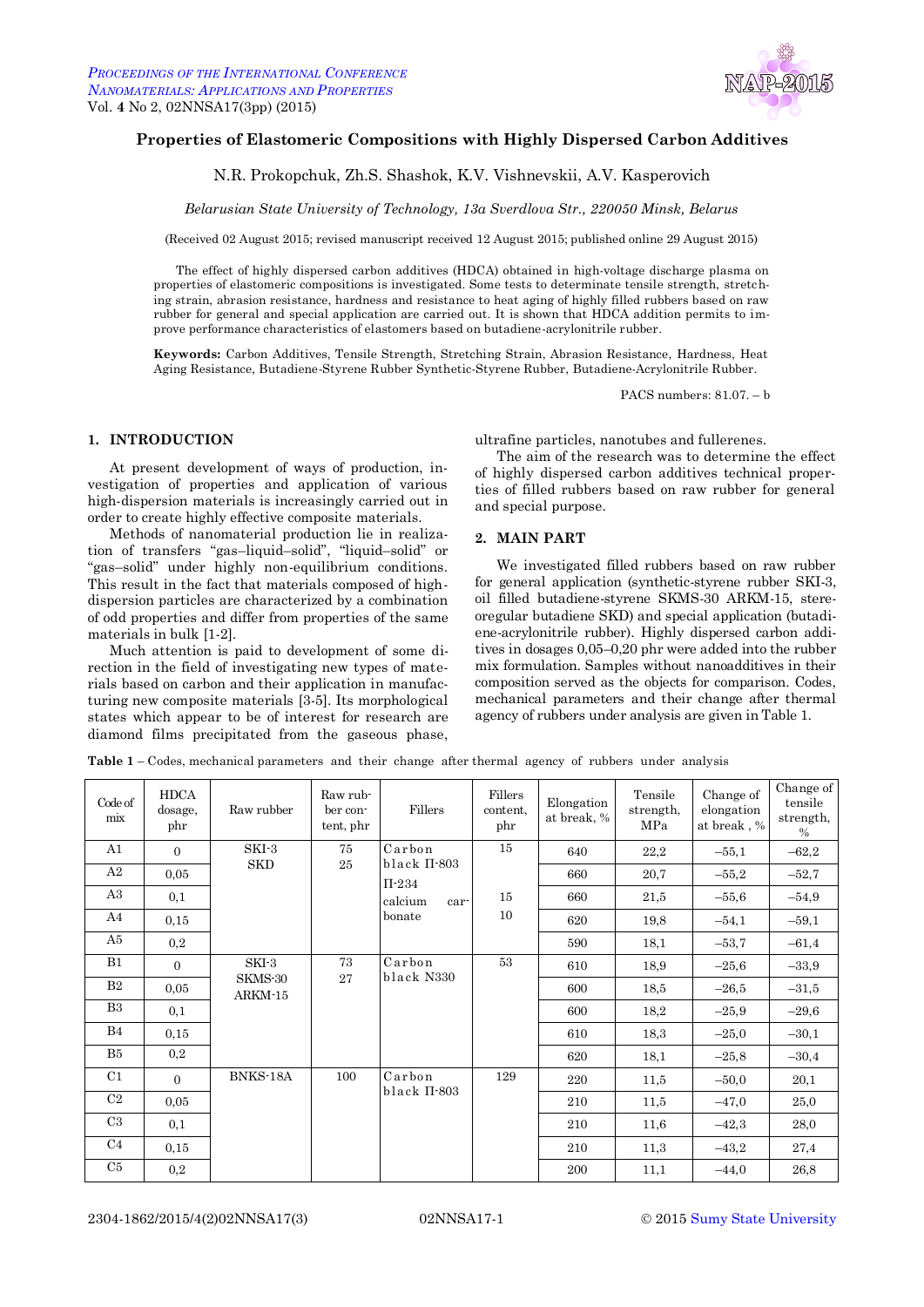N.R. PROKOPCHUK, ZH.S. SHASHOK, ET AL. *PROC. NAP* **4**, 02NNSA17 (2015)

The initial nanomaterial was obtained in highvoltage discharge plasma, and after comprehensive treatment with acids. After that it composed of carbon tubes with some fibre admixtures and amorphous carbon particles.

Physico-mechanical characteristics – tensile strength and breaking elongation were de-fined in accordance with GOST 269-66. Tests to define rubber resistance to heat aging and aggressive media impact were carried out in accordance with GOST 9.024-74 (the testing time was 72 hours, the testing temperature of samples based on general-purpose rubbers was 100 °C, and on the basis of butadiene-nitrile rubbers – 125 °C) and GOST 9.030-74.

#### **3. DISCUSSION OF THE RESULTS**

Application of rubber as a construction material is conditioned by its unique ability to deform completely, without damage under low mechanical load, to change its shape at mechanical loading preserving its constant scope, to restore its original shape after remov-ing the load, to absorb the mechanical energy at deforming and diffuse it at restoring

The study of rubber mechanical properties is based on investigation of its physical and chemical structure, nature of highly elastic deformation and relaxation processes. In the majority of cases theoretical knowledge permits to explain peculiarities of mechanical behavior of definite rubber but it can't be a sufficient basis for creating rubbers with specified mechanical properties. It is accounted for by the fact they are compositions of complex structure and interaction of individual components may occur on molecular and supermolecular levels. So to define the carbon nanomaterial effect on rubber properties we made some tests on revealing dependence of rubber physical and mechanical properties on the rubber type and highly dispersed carbon additives dosage. The obtained results are presented in Table. 1.

The analysis of physical and mechanical properties of vulcanizates revealed that used of highly dispersed carbon additives doesn't have much effect on rubber hardness, tensile strength and elongation at break. Perhaps, it is accounted for by a large amount of fillers, including active grades of carbon black. There was observed some decrease of tensile strength in rubbers based on a combination of SKI-3 and SKD.

The data given in Table 1, indicate that of highly dispersed carbon additives in rubber composition contribute to increase of their thermal stability. The most effective results were obtained in tests on adding highly dispersed carbon into rubber mixes based on butadienenitrile raw rubber with acrylonitrile content equal to (of) 17-23 % wt.. It should be noted that, under the temperature effect decrease of elongation at break is slower in rubbers with HDCA.

It may be due to the fact that in the process of rubber mix preparation functional groups on the highly dispersed carbon additives surface can react with raw rubber macromolecules and carbon black surface thus increasing contribution of chemical bonds to interaction of the system "carbon black – elastomeric matrix". Conditions of rubber service and application should be taken into account in analyzing technical properties of vulcanizates. Thus, rubbers based on a combination of synthetic raw rubber (code "B") are assigned for tyre manufacture and used for producing parts sided bead and tire tread respectively. Rubber based on butadiene-nitrile raw rubbers and on a combination of SKI-3 and SKD are used for producting general mechanical rubber goods for various application, which should be sufficiently oil-, petrol- and weather-resistant. Taking into account the service conditions there were carried out same tests on determining rubber abrasion resistance.







The data presented in fig. 1, indicate that HDCA addition results in increase rubber abrasion resistance. However, the nature of the effect on this parameter depends on the elastomeric matrix. Increase of this parameter value in using polar raw rubber reaches 25-30% and in case of raw rubber for general (application) purpose it is lower. Thus, the use of highly dispersed carbon additives in rubber based on a combination stereoregular butadiene rubber and butadiene-styrene with isoprene rubber allowed to increase their abrasion resistance by 22 and 16% respectively. The rubber samples under test were subjected to abrasive wear. Increase of abrasion resistance in this case, perhaps, is possibly due to participation of highly dispersed carbon additives in the vulcanization process with formation of stronger links. This vividly screen in increase of Shore A hardness (approximately 5 conv. units. Shore A it increase of HDCA dosage). Increase of rubber hardness in the analyzed types of wear contributes to its decrease, since there occurs transition from "rolling" wear to abrasive one.

### **4. CONCLUSION**

Addition of carbon nanomaterials into rubber formulations based on general-purpose rubbers should be carried out with the account of the formulation, nature of polymer and service characteristics. In this case, as our investigation showed there occurs increase of certain properties of rubbers. Thus it is most reasonable to create new elastomer compounds with the use of CNM as modifying additives on the basis of butadiene-nitrile raw rubbers. Vulcanizates of such structure are characterized by high abrasion resistance, resistance to heat aging